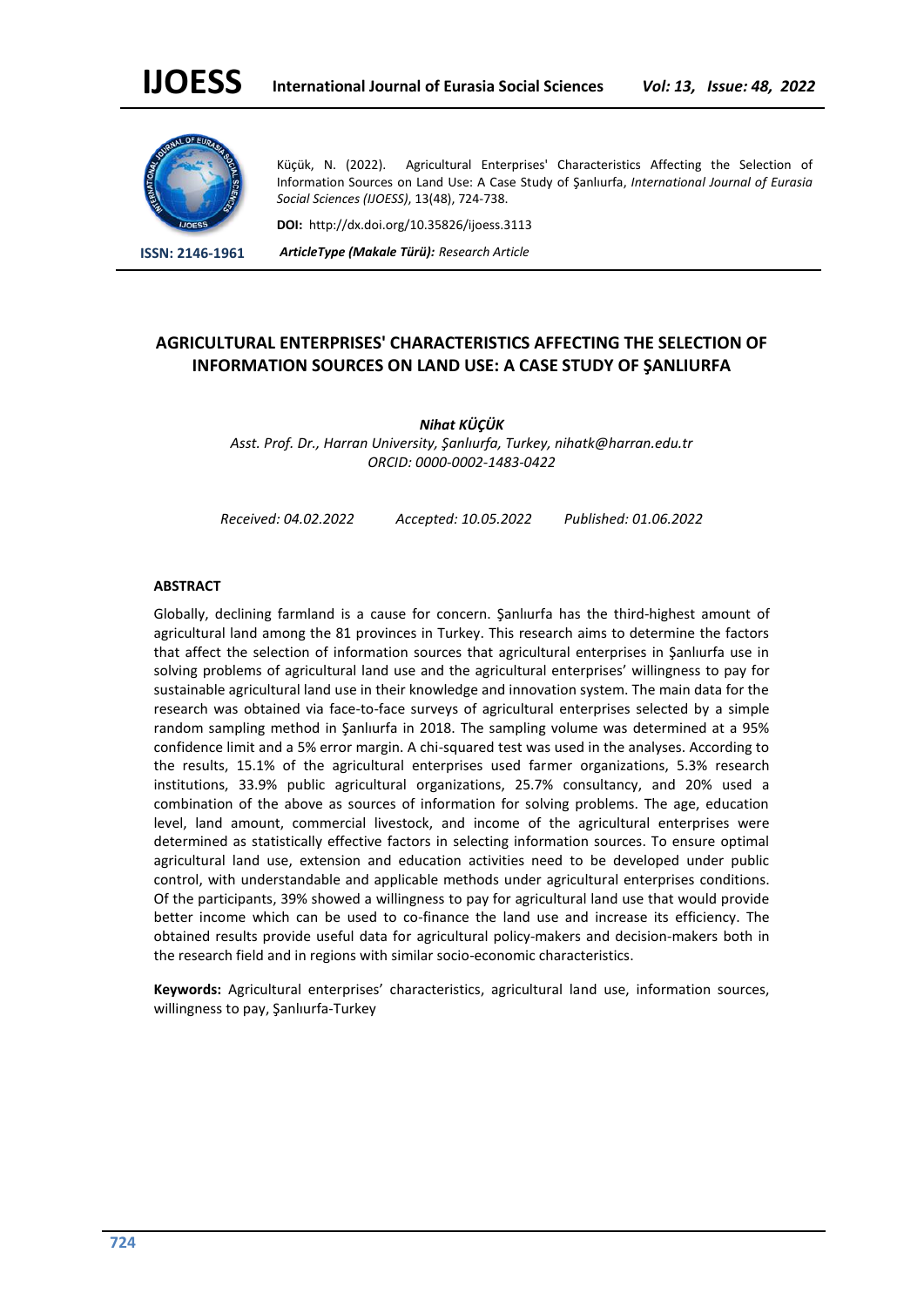### **INTRODUCTION**

A large part of the terrestrial areas on earth is not suitable for human settlement and, therefore, agricultural activities due to poles, deserts, forests, high mountainous areas, and swamps (Elmastaş, 2008). Approximately 12% of the areas in the ice-free world correspond to agricultural lands (Licker et al., 2010). Globally, existing agricultural land is becoming increasingly insufficient to meet the food needs of the growing population (FAO, 2021). Today, the world population has exceeded 7.81 billion; 845.8 million people are hungry and the daily starvation rate is estimated to be over 20 thousand. While the annual average amount of soil lost due to erosion globally is 4.79 million hectares (ha), the amount of decertified land is around 8.21 million ha (Worldometer, 2020). On the other hand, the misuse of agricultural lands has become widespread due to sectoral competition such as urbanization based on population growth, industrialization, and tourism. Agriculture has strategic importance for all countries mainly due to the increasingly diverse food security of the growing population, its status as the major source of raw materials to other sectors, and the wide range of direct and indirect employment it provides (Aydoğdu, Cançelik, et al., 2021; Aydoğdu, Sevinç, et al., 2021; Boyles et al., 2011; Jones & Ejeta, 2016). The deterioration of the soil structure and vegetation has started to occur more rapidly due to floods and droughts resulting from climate changes that arise mostly due to global warming. On the other hand, most farmers in developing countries lack sufficient information on sustainable use of agricultural land, leading to reduced agricultural production and income in arid and semiarid regions. In the last 20 years, many countries have started to take measures for sustainable agriculture and the protection of agricultural lands, to provide sufficient food to their nations (Bousbaine et al., 2017).

A study using panel data between 1961 and 2011 at the country level determined that agricultural land-use change reached 65% for many reasons (Alexander et al., 2015). Competition over land-use decisions between different sectors has led to ecological structure change and social inequalities in rural areas (Sikor et al., 2013). Land use is a holistic system consisting of many interconnected and interactive components, and usage decisions, continuity, and optimization are of primary importance (Vershinin et al., 2016). Globally, the interest in and importance of problems arising from land-use decisions and improper land use based on a lack of information have been gradually increasing. More studies have begun to focus on the links between social and ecological systems that differ geographically, from local to national scale, to promote sustainable land use (Meyfroidt et al., 2013). Therefore, new approaches to land use and the protection of agricultural land have become more common and increasingly important, to ensure the utilization of agricultural lands at an optimum, sustainable level without disturbing the agricultural ecological balance (Aydoğdu et al., 2020; Gibbs et al., 2010; Strassburg et al., 2014). Due to the inhomogeneity and complexity of usage decisions, quantitative and qualitative analyses are required. This approach also ideally requires the integration of agricultural enterprises as actors and participants in the process (Bousbaine et al., 2017).

Agriculture is the most disadvantaged sector in terms of income and living conditions in Turkey. The basis of the agricultural structure problems in Turkey is the small size and fragmentation of agricultural enterprises, as well as the large population working in agriculture. Small-scale Turkish agricultural enterprises have low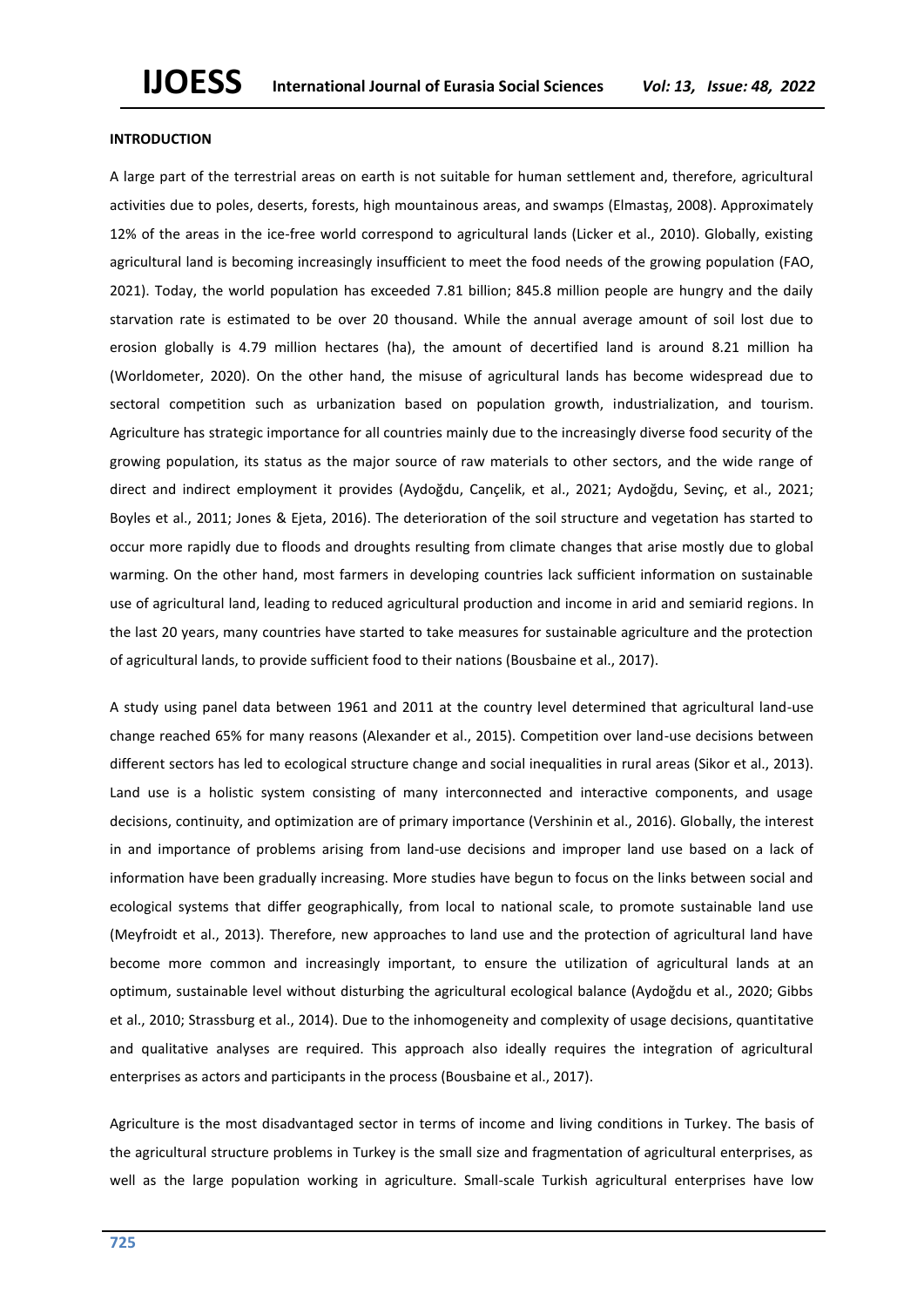productivity and high costs. There are 3.1 million agricultural enterprises in Turkey; 64.8% of these enterprises have land assets under 5 ha, 29.4% have 5–19 ha, 5.1% have 20–49 ha, and 0.7% have 50 ha or more (Uzundumlu, 2013). According to a study conducted within the scope of Analysis of Household Consumption Expenditures in Turkey, the average consumption tendency was 91.3% and the average saving tendency was 8.7% (Çalmaşur and Kılıç, 2018). While 6.34% of the disposable income of rural households in 2010, 4.3% consisted of agricultural entrepreneurial income in 2018 (TURKSTAT, 2020; 2021a). According to a research on income and living conditions based on 2020 data, 71% of individuals in Turkey make installments or debt payments. While the highest average annual job income was in the services sector at 46034 TL, the lowest annual job income was in the agriculture sector at 25263 TL (TURKSTAT, 2021a). There was a reduction of farmlands by 3.22 million ha between the years 2001–2020 in Turkey (TURKSTAT, 2021b). On the other hand, due to heritage and rural population growth, farmlands have been fragmented, and most pasture and meadowland have been transformed for crop cultivation (Tanrıvermis, 2003). Shrinking lands, pastures and meadows have become mostly unable to meet the need of even subsistence agriculture and livestock production. Approximately 2 million producers have quit agricultural production in the last two decades in Turkey (Ataseven, 2016; Sevinç et al., 2019). Considering that the population is gradually increasing while the fertile lands are decreasing, it becomes even more important to use agricultural lands in a planned and rational manner, to protect the natural environment while ensuring economic growth and sustainability for future generations. This requires the appropriate distribution of land among various uses for the benefit of society. Protection, balanced use, and development of agricultural land are only possible by making the necessary plans and implementing policies to take advantage of developing science and technology opportunities (Topçu, 2012).

In Turkey, the new version of Soil Conservation and Land Use Law No. 5403 was published in 2005 and revised in 2007, 2014, and 2018. This law aims to determine the procedures and principles that will ensure the planned use of agricultural land and the generation of sufficient income under the environmental priority of the sustainable development principle (Law of the Republic of Turkey, 2021). The law aims to prepare agricultural land use plans, evaluate the social, economic, and environmental dimensions of conservation and development with participatory methods, prevent misuse, and create methods to ensure protection. According to Article 6 of the Law, the aim in all activities is to carry out an examination, evaluation, and monitoring for the protection, development, and efficient use of land, determine emerging problems, take measures to eliminate the problems related to soil conservation, and develop and direct initiatives to ensure their implementation.

In 2020, Şanlıurfa, which is part of the Southeastern Anatolia Project region (GAP in Turkish), had a population of 2.155 million people (TURKSTAT, 2021b). The GAP project, which is the most comprehensive regional development project of the Republic of Turkey, is concerned with water and land resources (GAP, 2021). Sanliurfa is located in a semi-arid climate zone where drought has been increasingly experienced recently (Aydoğdu and Yenigün, 2016). Şanlıurfa has 1.054 million ha of arable agricultural land (GAP, 2020), which is the largest amount of arable land in GAP and the third largest in Turkey (Sevinç et al., 2019). The main source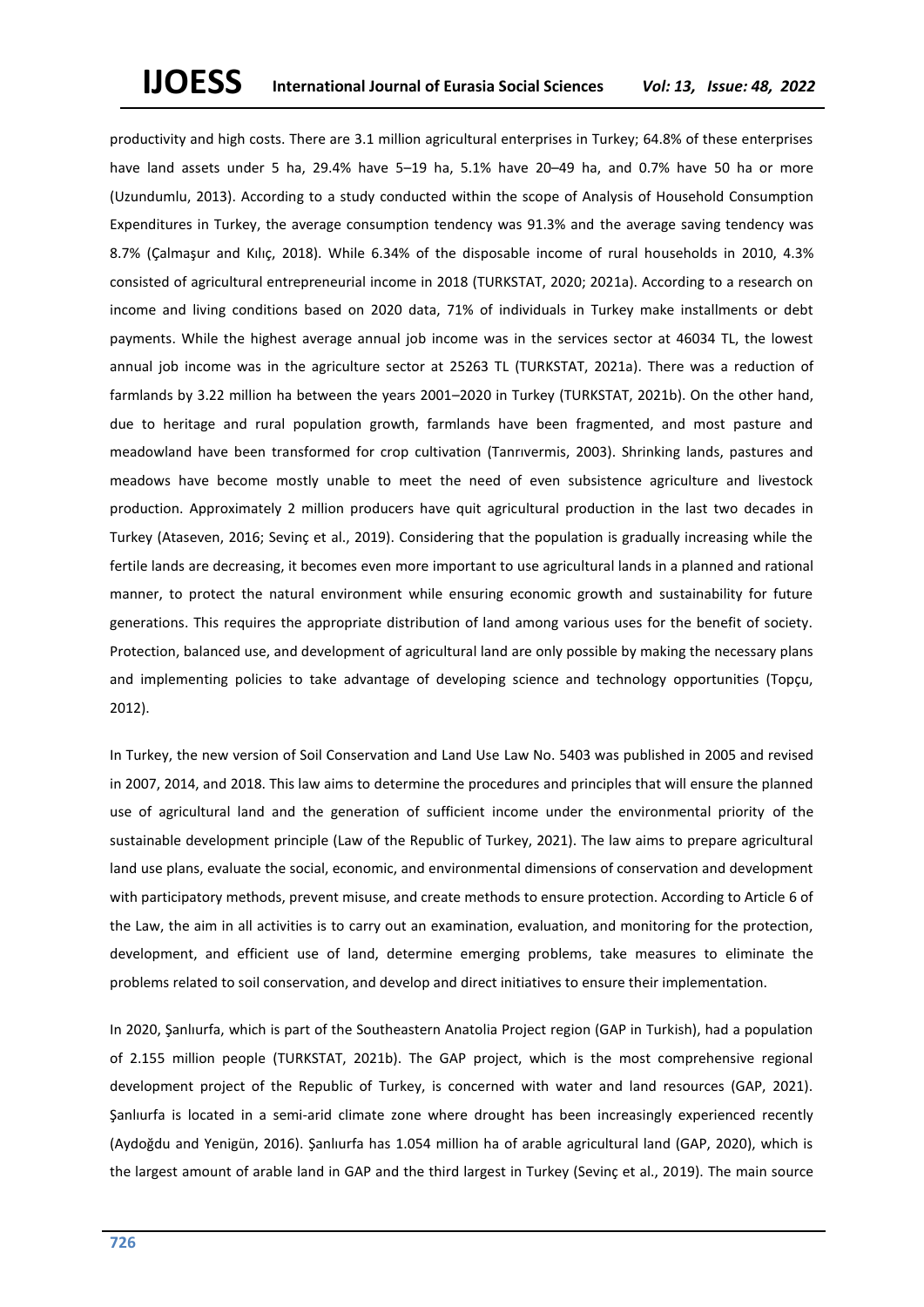of livelihood in Şanlıurfa is agriculture and agriculture-based industry (Aydoğdu, 2017). Şanlıurfa has various problems in agricultural land use (Republic of Turkey Ministry of Development, 2014). The location of Şanlıurfa in the GAP region and Turkey is given in Figure 1.



**Figure 1.** The Location of Şanlıurfa in the GAP Region and Turkey (Doğan et al., 2020)**.**

This research aims to determine the factors that affect the selection of sources of information by agricultural enterprises in Şanlıurfa for solving problems of agricultural land use and their willingness to pay for sustainable land use.

## **METHOD**

## **Research model**

The main material of the research is the data obtained from face-to-face surveys of agricultural enterprises engaged in agricultural production in Şanlıurfa; these agricultural enterprises, who voluntarily participated, were selected by a simple random sampling method. The surveys were conducted with only male farmers as representatives of agricultural enterprises for cultural reasons specific to the research area. Simple random sampling is one of the sub-methods of probability sampling. In this method, participants are randomly selected, each individual has an equal chance of being selected from the population, and the analysis of the data is relatively easy (Acharya, Prakash, et al., 2013; Yazıcıoğlu & Erdoğan, 2014).

## **Population-sample**

In 2018, the number of agricultural enterprises registered in the farmer registration system in Şanlıurfa was 59195. The sampling volume was found to be 245 by taking a 95% confidence limit ( $p = 0.8$  and  $q = 0.2$ ) and 5% error margin from the sample size table (Lorcu, 2015; Yazıcıoğlu & Erdoğan, 2014).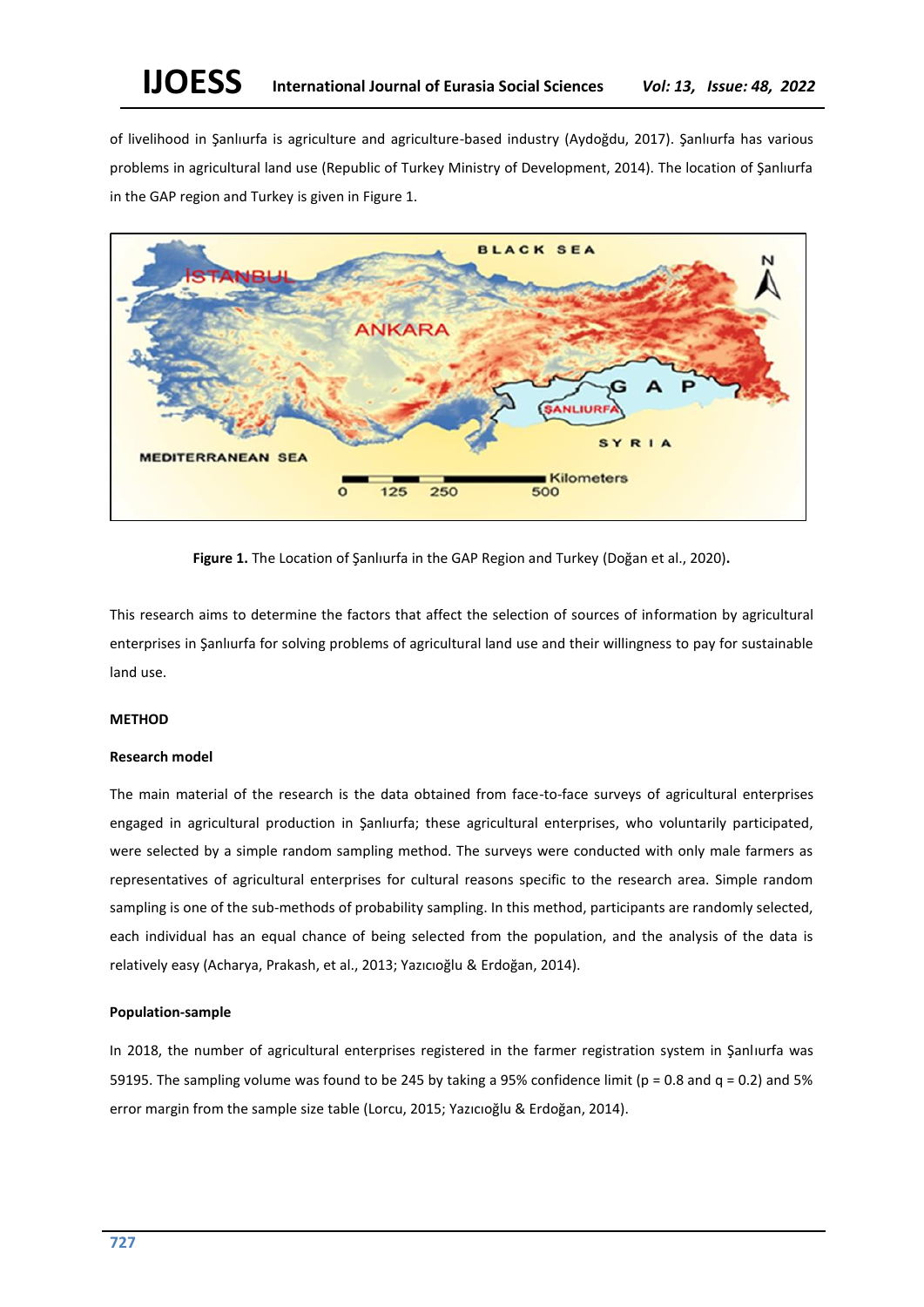#### **Data Analysis**

The data obtained from the surveys were transferred to Excel based on a specific code plan and analyzed on SPSS. A chi-squared test was used in the analyses to determine the relationship between two or more variable groups. Both of these variables could be qualitative or quantitative, or one could be quantitative and the other qualitative. Besides, a chi-squared test can be used to examine the difference between continuous and discrete numeric data that would later be converted to qualitative data (Lorcu, 2015). Eighty percent (80%) of the counted value should be greater than 5 in a chi-squared analysis (Field, 2013; Karagöz, 2019). When this condition is fulfilled, the importance level is determined by the asymptotic method. In cases where this requirement is not fulfilled, one of the recommended effective methods is the Fischer exact test, which correctly calculates the exact probability of the chi-squared statistic for a small sampling volume (Elliott and Woodward, 2006). This test is also called the Fisher Freeman test (Akgün and Papatya, 2018). In the present study, the method of comparing column proportions with the z-test application was used to determine which group caused the difference as a result of chi-squared analysis. In this method, a letter is assigned to each counted value. While there was no significant difference between values with the same letters, there was a statistical difference at the 0.05 significance level between values with different letters.

### **FINDINGS**

The average age of the farmers as representatives of agricultural enterprises that participated in the survey was 45.4 years, with 92.7% of them married. The average amount of land cultivated by the participants was 11.5 ha, and their average farming experience was 23.1 years. About 56.7% of the participants were members of a farmers' organization. While 14.7% of the participants did not benefit from agricultural supports, 76.7% of them benefited from supports regularly every year, and 8.6% of them benefited less frequently. While 46.1% of the participants did not use agricultural loans at all, 21.2% of them used loans every year, and 32.7% of them used less frequently. The average annual agricultural income of the participants was 38 697 Turkish Lira (TL) (8082.42 \$/year), and the average agricultural income was 3 362 TL/ha (697.51 \$/ha). On average, 1 USD was equivalent to 4.788 TL in 2018 (Central Bank of The Turkish Republic, 2021). Thirty-nine percent (39%) of the farmers surveyed showed a willingness to pay for agricultural land use to generate sustainable income. The descriptive statistics of the participants in the present study are given in Table 1.

|                        | <b>Table 1.</b> Descriptive Statistics Of Farmers That Farticipated in the Study |      |          |  |
|------------------------|----------------------------------------------------------------------------------|------|----------|--|
| Variable               | <b>Definition</b>                                                                | Mean | Std. Dev |  |
| Age                    | The farmers' age: 1 for between 18-34 (14.8%), 2 for between 35-44               | 2.60 | 0.985    |  |
| (year)                 | (32.2%), 3 for between 45–54 (31.4%), and 4 for 55 and over (21.6%).             |      |          |  |
| Household Size         | The farmer' household number: (min. 2 and max. 18)                               | 6.97 | 2.694    |  |
|                        | The farmers' education level: 1 for primary school graduates and less            |      |          |  |
| <b>Education Level</b> | (41.2%), 2 for secondary school graduates (27.4%), and 3 for high school         | 1.90 | 0.848    |  |
|                        | graduates and more education (31.4%).                                            |      |          |  |
| Land Amount            | The farmers' cultivated land amount: 1 for 5 ha and less (22.1%), 2 for          |      |          |  |
| (ha)                   | between 5.1-10 ha (35.1%), 3 for between 10.1-20 ha (31.0%), and 4 for           | 2.33 | 0.949    |  |
|                        | 20.1 ha and over (11.8%).                                                        |      |          |  |
|                        | 1 for cultivating only cotton (25.3%), 2 for only wheat (12.7%), 3 for only      |      |          |  |
| Crop Pattern           | corn (2.9%), 4 for cotton, wheat, and corn cultivation (41.6%), and 5 for        | 3.13 | 1.499    |  |
|                        | not cultivating any of cotton, wheat or corn (17.6%).                            |      |          |  |

**Table 1.** Descriptive Statistics of Farmers That Participated In the Study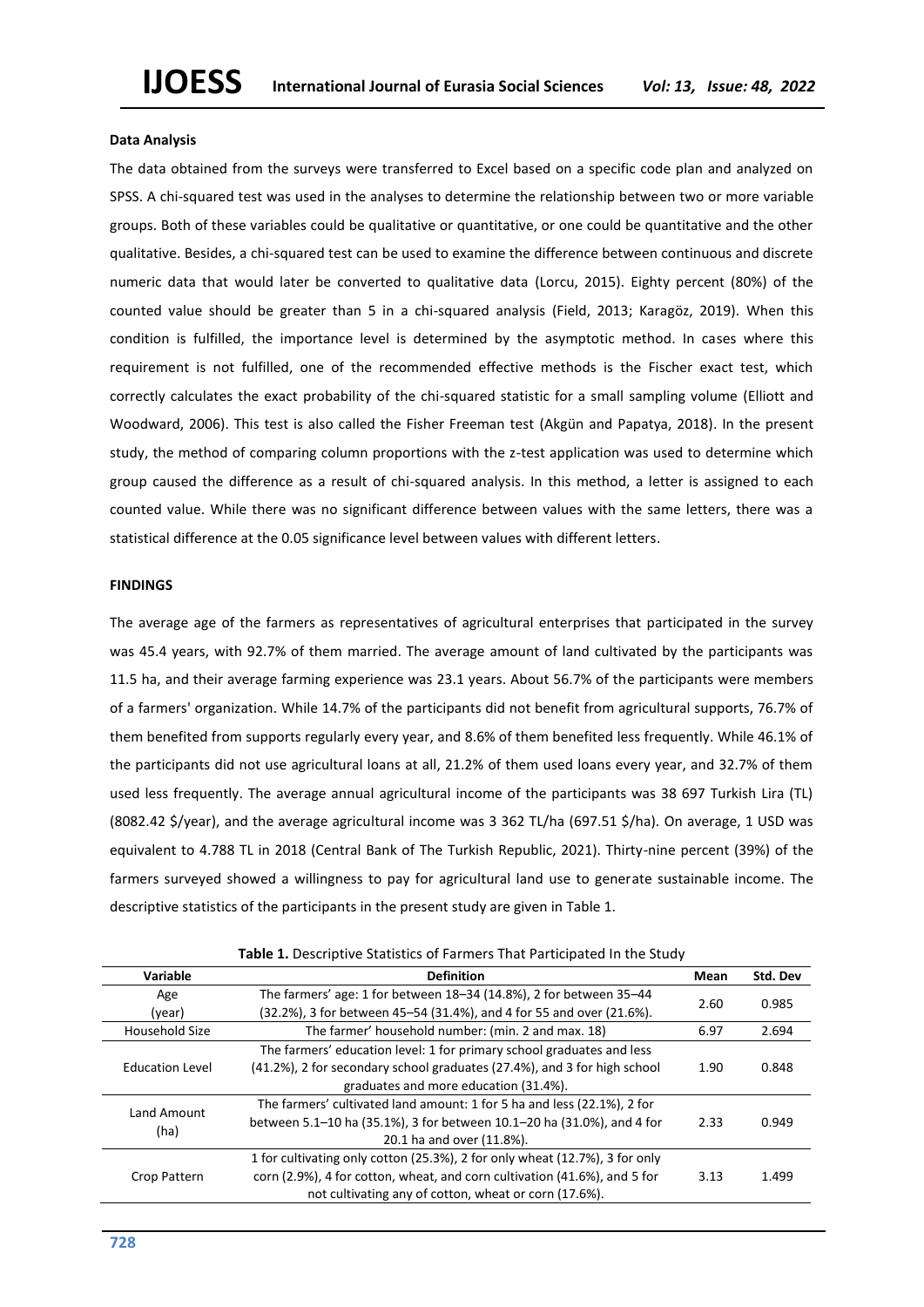| Commercial<br>Livestock | 1 if the farmer was involved in commercial livestock (23.7%), 0 otherwise<br>$(76.3\%)$ .                                                            | 0.24 | 0.426 |
|-------------------------|------------------------------------------------------------------------------------------------------------------------------------------------------|------|-------|
| Property Type           | 1 if the land he cultivated was his property (72.7%), 2 otherwise<br>(shareholder, renter, partnership, etc.) (27.3%).                               | 1.27 | 0.447 |
| Income<br>(TL per year) | Farmers' annual agricultural income: 1 for below 25 000 TL (39.6%), 2 for<br>between 25 001-49 999 TL (40.0%), and 3 for 50 000 TL and over (20.4%). | 1.81 | 0.752 |
| <b>WTP</b>              | 1 if the farmer wanted to pay for agricultural land use to generate more<br>sustainable income, 0 if they did not                                    | 0.39 | 0.488 |

There are various institutions and organizations that agricultural enterprises can get help from to solve the problems they encounter in agricultural production. These were taken as dependent variables, as they are sources of information for solving problems of agricultural land use. The dependent variables were subgrouped into farmers' organizations (chamber of agriculture, agricultural cooperatives, unions, etc.), research institutions (universities, research institutes, etc.), agricultural directorates (provincial and district agricultural directorates), consultancies (these are mostly free support provided by companies from which farmers purchase inputs for agricultural production), and a combination of the above. Many factors affect the choice of sources of information for the solution of agricultural enterprises' problems to varying degrees of importance. In this research, age, education level, amount of land, income, and commercial livestock were selected as independent variables based on the author's field experience.

There was statistical significance at a level of p<1% between age and agricultural information source, which was the dependent variable. The cross-tabulation and chi-squared test results are given in Table 2.

| Sources of Information       |              |                         |                 |                   |                 |              |
|------------------------------|--------------|-------------------------|-----------------|-------------------|-----------------|--------------|
|                              |              | 45-54<br>18-34<br>35-44 |                 |                   | 55 and more     | <b>Total</b> |
|                              | Count        | 7 <sub>a, b, c</sub>    | 7 <sub>c</sub>  | 21 <sub>h</sub>   | 2a.c            | 37           |
| <b>Farmer Organizations</b>  | % within age | 19.4%                   | 8.9%            | 27.3%             | 3.8%            | 15.1%        |
| <b>Research Institutions</b> | Count        | 1 <sub>a,b</sub>        | 11 <sub>h</sub> | $1_a$             | 0 <sub>a</sub>  | 13           |
|                              | % within age | 2.8%                    | 13.9%           | 1.3%              | $0.0\%$         | 5.3%         |
| <b>Public Agriculture</b>    | Count        | 9a                      | 41 <sub>h</sub> | 22a               | 11 <sub>a</sub> | 83           |
| <b>Directorates</b>          | % within age | 25.0%                   | 51.9%           | 28.6%             | 20.8%           | 33.9%        |
| Consultants                  | Count        | 8 <sub>a,b</sub>        | 14 <sub>h</sub> | 17 <sub>h</sub>   | 24 <sub>a</sub> | 63           |
|                              | % within age | 22.2%                   | 17.7%           | 22.1%             | 45.3%           | 25.7%        |
| A few of the above           | Count        | 11 <sub>a</sub>         | 6 <sub>h</sub>  | 16 <sub>a,b</sub> | 16 <sub>a</sub> | 49           |
|                              | % within age | 30.6%                   | 7.6%            | 20.8%             | 30.2%           | 20.0%        |
|                              | Count        | 36                      | 79              | 77                | 53              | 245          |
| Total                        | % within age | 100.0%                  | 100.0%          | 100.0%            | 100.0%          | 100.0%       |

**Table 2.** The Cross Tabulation and Chi-Squared Test Results of the Age Variable

a,b,c Each subscript letter denotes a subset of age categories whose column proportions do not differ significantly from each other at the 0.05 level. In other words, while there is no significant difference between subgroups in the same letter group, those with different letter groups are statistically significant within the group.

| <b>Chi-Squared Tests</b>     |        |    |                       |  |  |
|------------------------------|--------|----|-----------------------|--|--|
|                              | Value  | df | Asymp. Sig. (2-sided) |  |  |
| Pearson Chi-Squared          | 64.203 | 12 | $0.000*$ (p<1%)       |  |  |
| Likelihood Ratio             | 65.021 | 12 | 0.000                 |  |  |
| Linear-by-Linear Association | 6.635  |    | 0.010                 |  |  |
| N of Valid Cases             | 245    |    |                       |  |  |

According to the test results, farmers in the 45–54 age group considered farmer organizations as a source of information at a higher rate than those in the 35–44 and 55 and above age groups. Farmers in the 35–44 age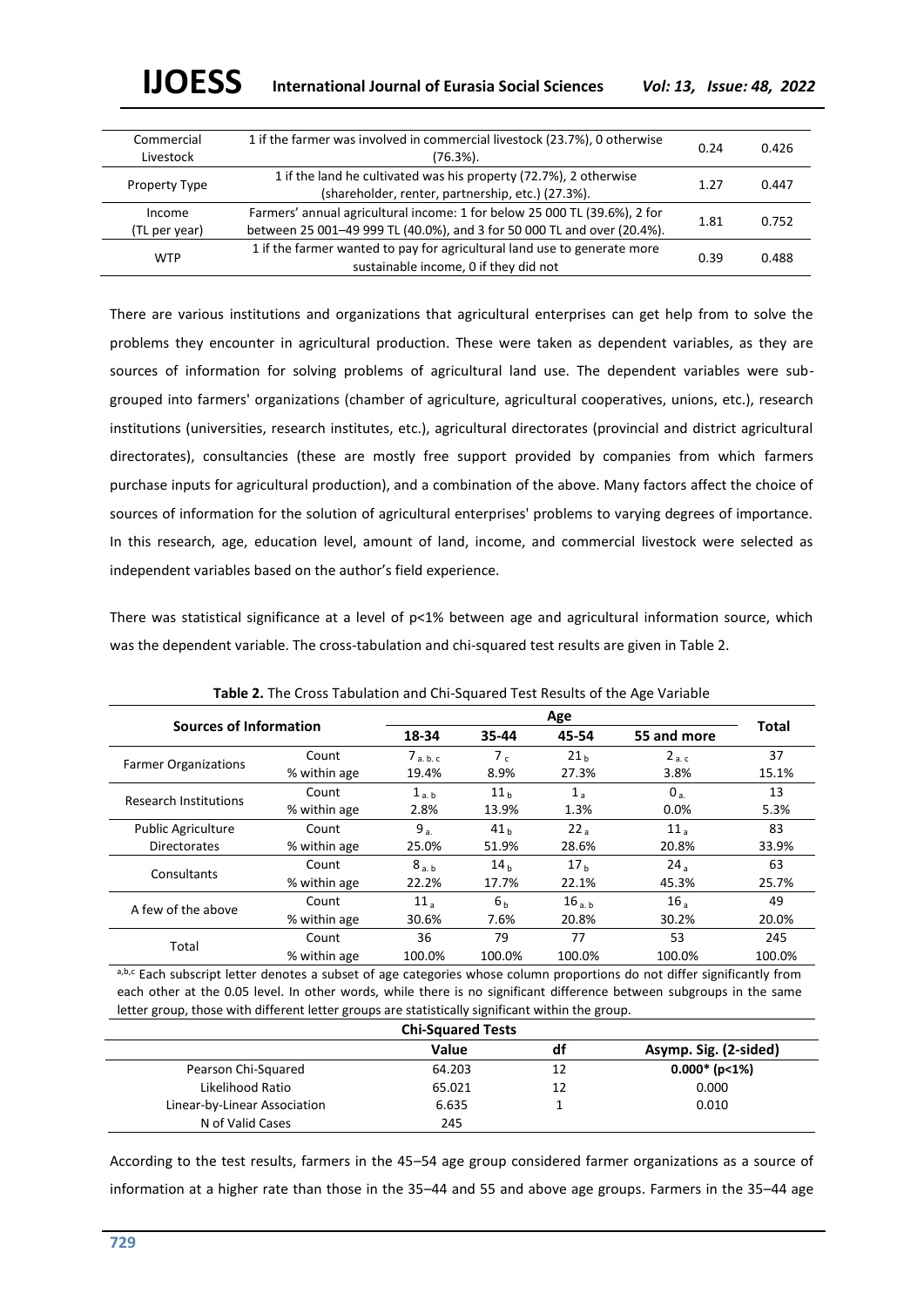group considered research institutions as a source of information more than participants in the 45–54 and 55 and above age groups. Again, this age group considered public agriculture directorates as a source of information more than all other age groups. Farmers aged 55 and above considered consultancies as a source of information more than participants in all other age groups. Participants in the 18-34 age group, on the other hand, consider a combination of the above as a source of information.

The test results between the education level variable and the dependent variable are given in Table 3. According to Table 3, there was a statistically significant relationship between this independent variable and the dependent variable at a p<1% significance level.

|                               |                    | <b>Education Level</b>            |                     |                                 |              |
|-------------------------------|--------------------|-----------------------------------|---------------------|---------------------------------|--------------|
| <b>Sources of Information</b> |                    | <b>Primary school</b><br>and less | Secondary<br>school | <b>High school</b><br>and above | <b>Total</b> |
|                               | Count              | 12 <sup>a</sup>                   | 5 <sup>a</sup>      | 20 <sup>b</sup>                 | 37           |
| <b>Farmer Organizations</b>   | % within education | 11.9%                             | 7.5%                | 26.0%                           | 15.1%        |
| <b>Research Institutions</b>  | Count              | 1 <sup>a</sup>                    | 1 <sup>a</sup>      | 11 <sup>b</sup>                 | 13           |
|                               | % within education | 1.0%                              | 1.5%                | 14.3%                           | 5.3%         |
| <b>Public Agriculture</b>     | Count              | 30 <sup>a</sup>                   | 31 <sup>a</sup>     | 22 <sup>a</sup>                 | 83           |
| <b>Directorates</b>           | % within education | 29.7%                             | 46.3%               | 28.6%                           | 33.9%        |
|                               | Count              | 37 <sup>a</sup>                   | 13a.b               | 13 <sup>b</sup>                 | 63           |
| Consultants                   | % within education | 36.6%                             | 19.4%               | 16.9%                           | 25.7%        |
|                               | Count              | 21 <sup>a</sup>                   | 17 <sup>a</sup>     | 11 <sup>a</sup>                 | 49           |
| A few of the above            | % within education | 20.8%                             | 25.4%               | 14.3%                           | 20.0%        |
|                               | Count              | 101                               | 67                  | 77                              | 245          |
| Total                         | % within education | 100.0%                            | 100.0%              | 100.0%                          | 100.0%       |

**Table 3.** The Cross Tabulation and Chi-Squared Tests Results of the Education Level Variable

a,b Each subscript letter denotes a subset of education level categories whose column proportions do not differ significantly from each other at the 0.05 level. In other words, while there is no significant difference between subgroups in the same letter group, those with different letter groups are statistically significant within the group.

| <b>Chi-Squared Tests</b>     |        |    |                       |  |  |
|------------------------------|--------|----|-----------------------|--|--|
|                              | Value  | df | Asymp. Sig. (2-sided) |  |  |
| Pearson Chi-Square           | 40.901 |    | $0.000*$ (p<1%)       |  |  |
| Likelihood Ratio             | 38.968 |    | 0.000                 |  |  |
| Linear-by-Linear Association | 13.756 |    | 0.000                 |  |  |
| N of Valid Cases             | 245    |    |                       |  |  |

Farmers with an education level of high school and above considered farmer organizations and research institutions as the most informative source, while secondary school graduates preferred public agriculture directorates and a combination of the given sources of information as the most informative source. Those with primary school and lower education levels chose consultancies as the most informative source. As the education level increased, the need for information increased.

The test results between the land amount variable and the dependent variable are given in Table 4. According to Table 4, there was a statistically significant relationship between this independent variable and the dependent variable at a p<1% significance level.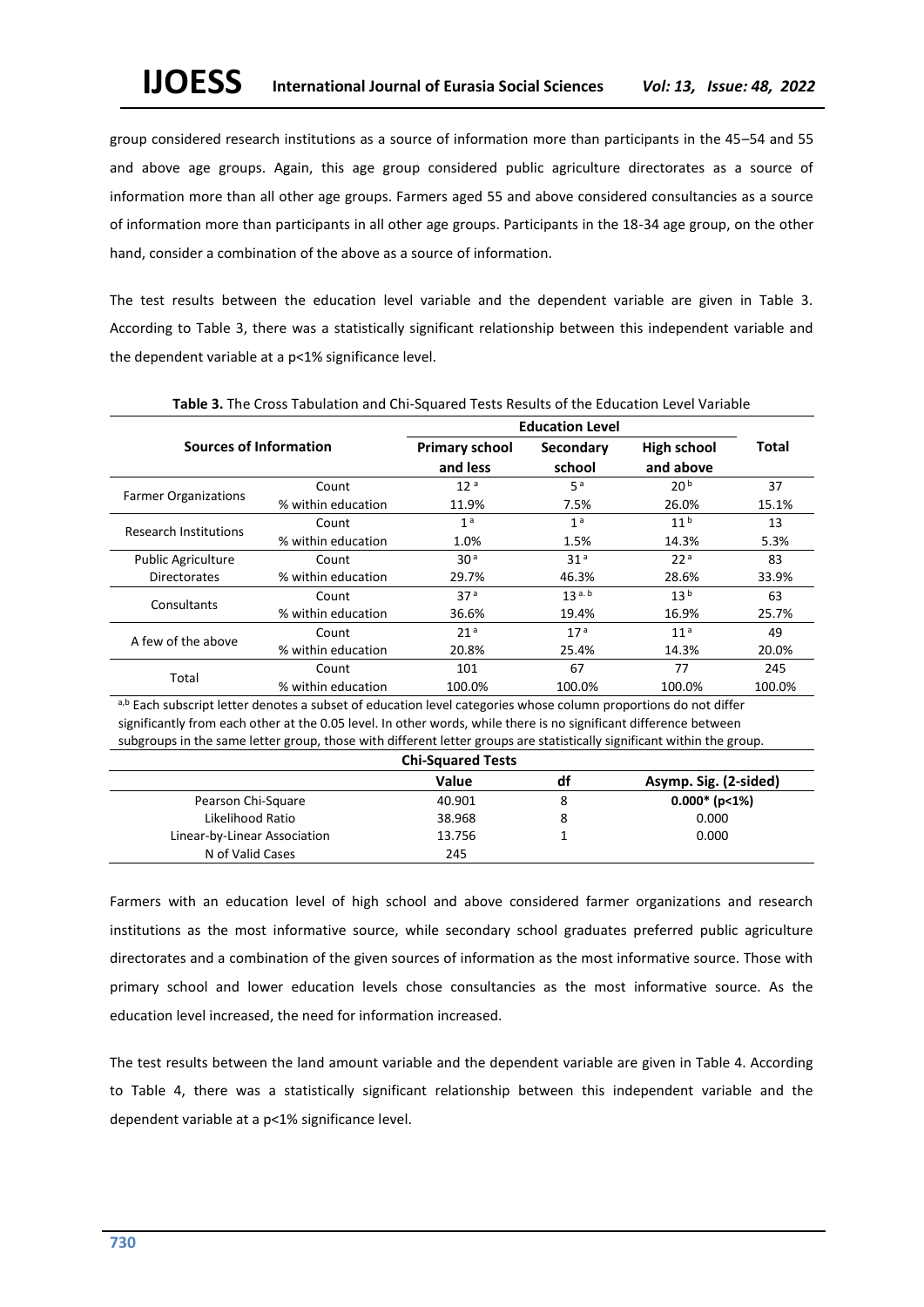|                               |               | <b>Land Amount (hectares)</b> |                 |                 |                     |        |  |
|-------------------------------|---------------|-------------------------------|-----------------|-----------------|---------------------|--------|--|
| <b>Sources of Information</b> |               | $1-5$                         | $5.1 - 10$      | $10.1 - 20$     | $20.1$ and<br>above | Total  |  |
| Farmer                        | Count         | 10 <sup>a</sup>               | 15 <sup>a</sup> | 10 <sup>a</sup> | 2a                  | 37     |  |
| Organizations                 | % within land | 18.5%                         | 17.4%           | 13.2%           | 6.9%                | 15.1%  |  |
| <b>Research Institutions</b>  | Count         | 11 <sup>a</sup>               | n <sub>b</sub>  | n <sub>b</sub>  | 2a.b                | 13     |  |
|                               | % within land | 20.4%                         | 0.0%            | 0.0%            | 6.9%                | 5.3%   |  |
| <b>Public Agriculture</b>     | Count         | 18 <sup>a</sup>               | 28 <sup>a</sup> | 30 <sup>a</sup> | 7 <sup>a</sup>      | 83     |  |
| <b>Directorates</b>           | % within land | 33.3%                         | 32.6%           | 39.5%           | 24.1%               | 33.9%  |  |
| Consultants                   | Count         | g a                           | 25a.b           | 28 <sup>b</sup> | 2 <sup>a</sup>      | 63     |  |
|                               | % within land | 14.8%                         | 29.1%           | 36.8%           | 6.9%                | 25.7%  |  |
| A few of the above            | Count         | 7 <sup>a</sup>                | 18 <sup>a</sup> | g <sup>a</sup>  | 16 <sup>b</sup>     | 49     |  |
|                               | % within land | 13.0%                         | 20.9%           | 10.5%           | 55.2%               | 20.0%  |  |
|                               | Count         | 54                            | 86              | 76              | 29                  | 245    |  |
| Total                         | % within land | 100.0%                        | 100.0%          | 100.0%          | 100.0%              | 100.0% |  |

**Table 4.** The Cross Tabulation and Chi-Squared Tests Results of the Land Amount Variable

a,b Each subscript letter denotes a subset of land amount categories whose column proportions do not differ significantly from each other at the 0.05 level. In other words, while there is no significant difference between subgroups in the same letter group, those with different letter groups are statistically significant within the group.

| <b>Chi-Squared Tests</b>            |        |    |                 |          |                            |              |
|-------------------------------------|--------|----|-----------------|----------|----------------------------|--------------|
|                                     |        |    |                 |          | Monte Carlo Sig. (2-sided) |              |
|                                     | Value  | df | Asymp. Sig. (2- |          | 99% Confidence Interval    |              |
|                                     |        |    | sided)          | Sig.     | Lower                      | Upper        |
|                                     |        |    |                 |          | Bound                      | <b>Bound</b> |
| Pearson Chi-Square                  | 68.852 | 12 | 0.000           | $0.000*$ | 0.000                      | 0.000        |
| Likelihood Ratio                    | 64.723 | 12 | 0.000           | $0.000*$ | 0.000                      | 0.000        |
| Fisher's Exact Test                 | 57.938 |    |                 | $0.000*$ | 0.000                      | 0.000        |
| Linear-by-Linear Association        | 11.731 | 1  | 0.001           | $0.001*$ | 0.000                      | 0.001        |
| N of Valid Cases                    | 245    |    |                 |          |                            |              |
| * indicates the importance of p<1%. |        |    |                 |          |                            |              |

Among all land amount subgroups, farmers who cultivated 1–5 ha of land considered farmer organizations and research institutes as the most informative source. Farmers in this group mostly engaged in subsistence agriculture. They preferred organizations that are either easily accessible or can bring about high-income growth. Farmers whose land amount was between 5.1 and 10 ha preferred public agriculture directorates as their source of information. Respondents who cultivated 10.1 and 20 ha of land preferred consultancies as their information source more than other respondents. Farmers with a land amount of 20.1 ha and above preferred a combination of the given sources as their information source. This was the subgroup with the largest amount of agricultural land, and so they preferred various alternatives as sources of information to generate high agricultural income.

The test results between the income variable and the dependent variable are given in Table 5. There was a statistically significant relationship between them at a level of p <1%. Farmers in the 1–25 000 TL/year income group preferred public agriculture directorates as a source of information due to the benefits of public agricultural land use supports; they also considered farmer organizations as a good source of information due to their easy accessibility. Farmers whose incomes were between 25 001 and 49 999 TL/year preferred public agriculture directorates as their information source. Farmers with an income of 50 000 TL/year and above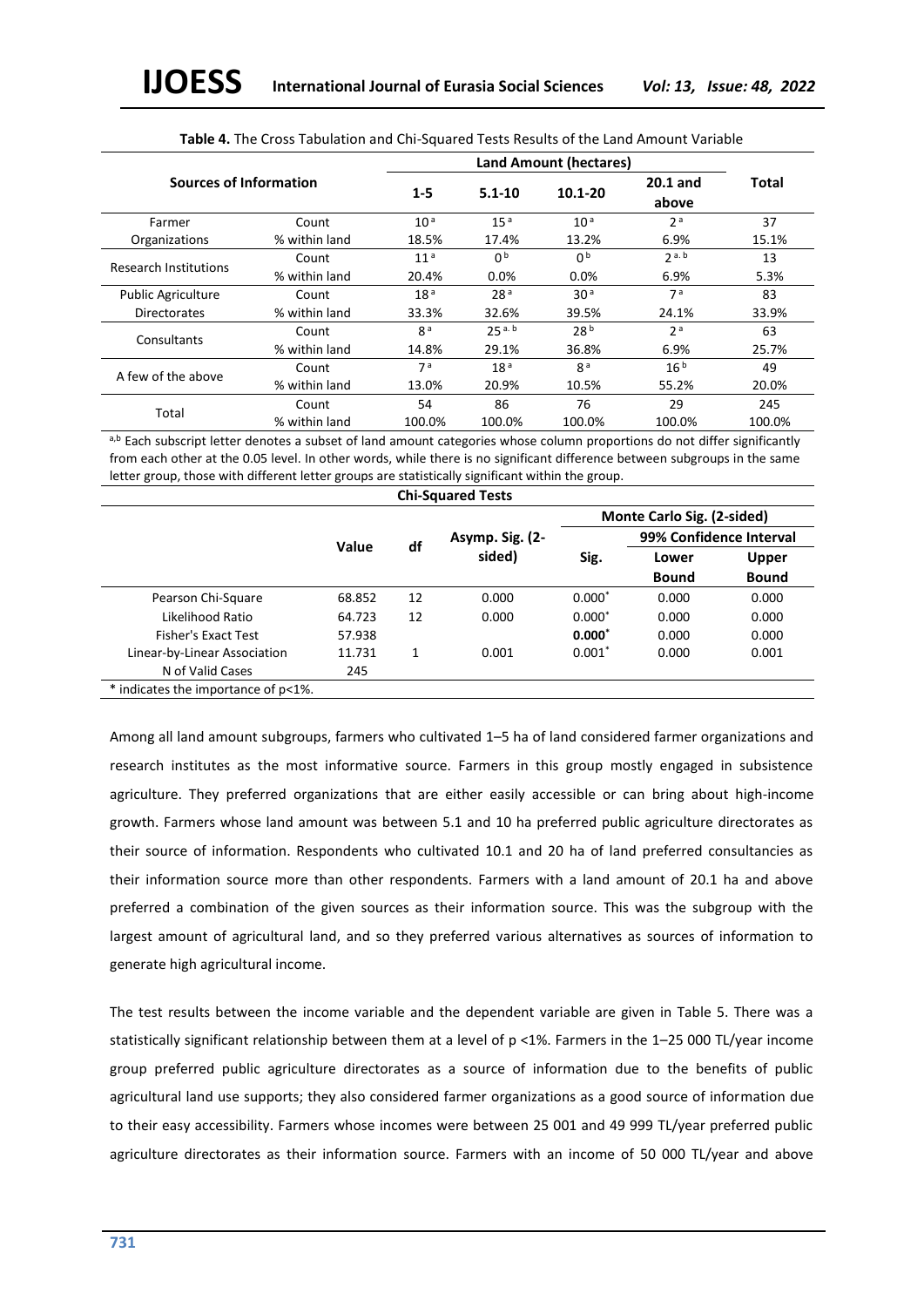preferred a combination of the given sources as the best informative source. Since this group earned the highest income, they preferred to use various information sources on agricultural land use.

|                              |                 | Income (TL/year) |                 |                 |              |  |
|------------------------------|-----------------|------------------|-----------------|-----------------|--------------|--|
| Sources of Information       |                 | 1-25 000         | 25 001-49       | 50 000 and      | <b>Total</b> |  |
|                              |                 |                  | 999             | above           |              |  |
| Farmer                       | Count           | 20 <sup>a</sup>  | 12 <sup>a</sup> | 5a              | 37           |  |
| Organizations                | % within income | 20.6%            | 12.2%           | 10.0%           | 15.1%        |  |
| <b>Research Institutions</b> | Count           | 11 <sup>a</sup>  | 0 <sup>b</sup>  | 2a.b            | 13           |  |
|                              | % within income | 11.3%            | 0.0%            | 4.0%            | 5.3%         |  |
| <b>Public Agriculture</b>    | Count           | 29 <sup>a</sup>  | 40 <sup>a</sup> | 14 <sup>a</sup> | 83           |  |
| <b>Directorates</b>          | % within income | 29.9%            | 40.8%           | 28.0%           | 33.9%        |  |
| Consultants                  | Count           | 23 <sup>a</sup>  | 29a             | 11 <sup>a</sup> | 63           |  |
|                              | % within income | 23.7%            | 29.6%           | 22.0%           | 25.7%        |  |
| A few of the above           | Count           | 14 <sup>a</sup>  | 17 <sup>a</sup> | 18 <sup>b</sup> | 49           |  |
|                              | % within income | 14.4%            | 17.3%           | 36.0%           | 20.0%        |  |
|                              | Count           | 97               | 98              | 50              | 245          |  |
| Total                        | % within income | 100.0%           | 100.0%          | 100.0%          | 100.0%       |  |

**Table 5**. The Cross Tabulation and Chi-Squared Tests Results of the İncome Variable

a,b Each subscript letter denotes a subset of education level categories whose column proportions do not differ significantly from each other at the 0.05 level. In other words, while there is no significant difference between subgroups in the same letter group, those with different letter groups are statistically significant within the group.

| <b>Chi-Squared Tests</b>     |        |    |                       |  |  |
|------------------------------|--------|----|-----------------------|--|--|
|                              | Value  | df | Asymp. Sig. (2-sided) |  |  |
| Pearson Chi-Square           | 26.960 |    | $0.001*$ (p<1%)       |  |  |
| Likelihood Ratio             | 29.370 | 8  | 0.000                 |  |  |
| Linear-by-Linear Association | 10.763 |    | 0.001                 |  |  |
| N of Valid Cases             | 245    |    |                       |  |  |

The test results between the commercial livestock variable and the dependent variable are given in Table 6. There was a statistically significant relationship between them at a level of p<5%. One of the most important inputs for commercial livestock breeding in Şanlıurfa-Turkey is feed (Aydoğdu and Küçük, 2018; Aydoğdu et al., 2020). Commercial livestock farmers preferred a combination of the given sources of information on agricultural land use compared to farmers who did not deal in livestock.

**Table 6.** The Cross Tabulation and Chi-Squared Tests Results of Commercial Livestock Variable

|                                        | <b>Sources of Information</b> |                 | <b>Commercial Livestock</b> |              |
|----------------------------------------|-------------------------------|-----------------|-----------------------------|--------------|
|                                        |                               | <b>No</b>       | <b>Yes</b>                  | <b>Total</b> |
|                                        | Count                         | 25 <sup>a</sup> | 12 <sup>a</sup>             | 37           |
| <b>Farmer Organizations</b>            | % within C. Livestock         | 13.4%           | 20.7%                       | 15.1%        |
|                                        | Count                         | 12 <sup>a</sup> | 1 <sup>a</sup>              | 13           |
| <b>Research Institutions</b>           | % within C. Livestock         | 6.4%            | 1.7%                        | 5.3%         |
|                                        | Count                         | 68 <sup>a</sup> | 15 <sup>a</sup>             | 83           |
| <b>Public Agriculture Directorates</b> | % within C. Livestock         | 36.4%           | 25.9%                       | 33.9%        |
|                                        | Count                         | 52a             | 11 <sup>a</sup>             | 63           |
| Consultants                            | % within C. Livestock         | 27.8%           | 19.0%                       | 25.7%        |
|                                        | Count                         | 30 <sup>a</sup> | 19 <sup>b</sup>             | 49           |
| A few of the above                     | % within C. Livestock         | 16.0%           | 32.8%                       | 20.0%        |
|                                        | Count                         | 187             | 58                          | 245          |
| Total                                  | % within C. Livestock         | 100.0%          | 100.0%                      | 100.0%       |

a,b Each subscript letter denotes a subset of commercial livestock categories whose column proportions do not differ significantly from each other at the 0.05 level. In other words, while there is no significant difference between subgroups in the same letter group, those with different letter groups are statistically significant within the group.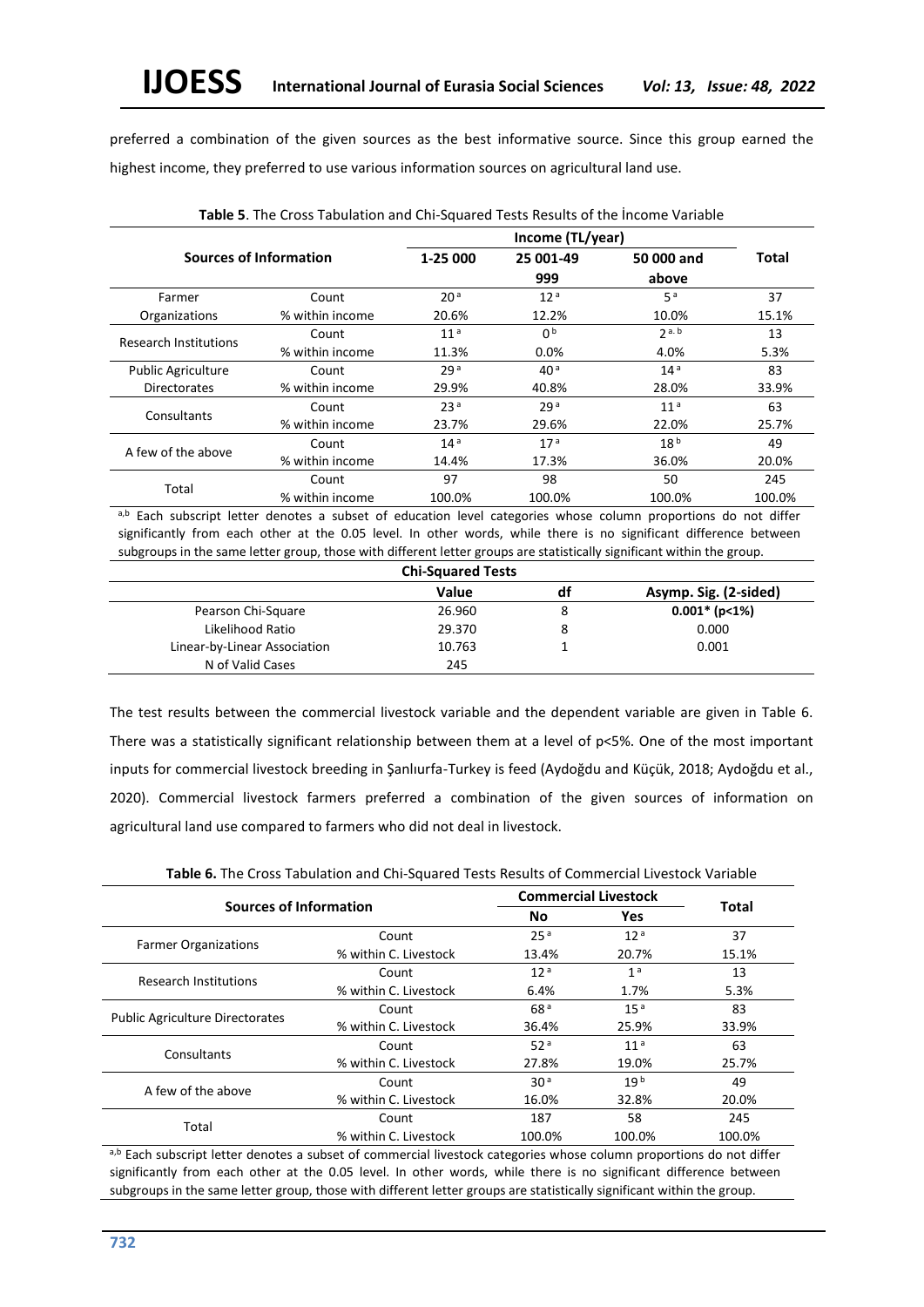| <b>Chi-Squared Tests</b>     |        |    |                       |  |
|------------------------------|--------|----|-----------------------|--|
|                              | Value  | df | Asymp. Sig. (2-sided) |  |
| Pearson Chi-Square           | 12.380 |    | $0.015*$ (p<5%)       |  |
| Likelihood Ratio             | 12.270 |    | 0.015                 |  |
| Linear-by-Linear Association | 0.582  |    | 0.445                 |  |
| N of Valid Cases             | 245    |    |                       |  |

#### **CONCLUSION and DISCUSSION**

Age was an effective factor in the selection of information sources. As a farmer became older, he tended to turn to sources of information he could access more easily. In studies on farmer views on agricultural land use and conservation in Bangladesh (Islam et al., 2020), sustainable ecosystem-based income in China (Ning et al., 2019), and the influence of demographic factors on-farm management by New Zealand farmers (Corner-Thomas et al., 2015), age was also determined to be an effective factor. In studies conducted in GAP-Şanlıurfa, it was determined that farmers were willing to pay a consultancy fee that would be beneficial to them and increase their income (Aydoğdu, 2017; Aydoğdu and Altun, 2019). While farmers with a low education level preferred less and more easily accessible sources of information, those with higher education tended to turn to all the resources they could access for more information. In studies on farmers' views of agricultural land use in Bangladesh (Islam et al., 2020), factors affecting rural land-use decisions in China (Yang and Xu, 2019), the role of land use consolidation among farmers in Rwanda (Nilsson, 2019), and the influence of demographic factors on-farm management by New Zealand farmers (Corner-Thomas et al., 2015), the level of education were determined as an influential factor.

The amount of land was determined as an effective factor in studies on factors affecting rural land-use decisions (Yang and Xu, 2019) and willingness to pay for agricultural land protection in China (Yang et al., 2019), perspectives on agricultural land use conversion in rural Ghana (Appiah et al., 2019), the role of land use consolidation among farmers in Rwanda (Nilsson, 2019), and the influence of demographic factors on-farm management by New Zealand farmers (Corner-Thomas et al., 2015). On the other hand, it was determined that the amount of land was not an effective factor in farmers' views on agricultural land use in Bangladesh (Islam et al., 2020). Income was also determined as an effective factor in studies on farmers' views of agricultural land use in Bangladesh (Islam et al., 2020), the role of land use consolidation among farmers in Rwanda (Nilsson, 2019), factors affecting rural land-use decisions in China (Yang and Xu, 2019), and land-use change and income inequality in rural Indonesia (Bou Dib et al., 2018). Commercial livestock was determined as an effective factor affecting land use in studies on farmers' preferences for future agricultural land use in Australia (Pröbstl-Haider et al., 2016), the land use pattern of settlers in the central Ecuadorian Amazon (Vasco et al., 2018), and the role of land use consolidation among farmers in Rwanda (Nilsson, 2019).

About 15.1% of the agricultural enterprises that participated in this research preferred farmers' organizations as a source of information to solve their problems, 5.3% preferred research institutions, 33.9% preferred public agricultural organizations, 25.7% preferred free consultancy provided by private sector companies, and 20% preferred a combination of the available sources of information. Surprisingly, research institutions were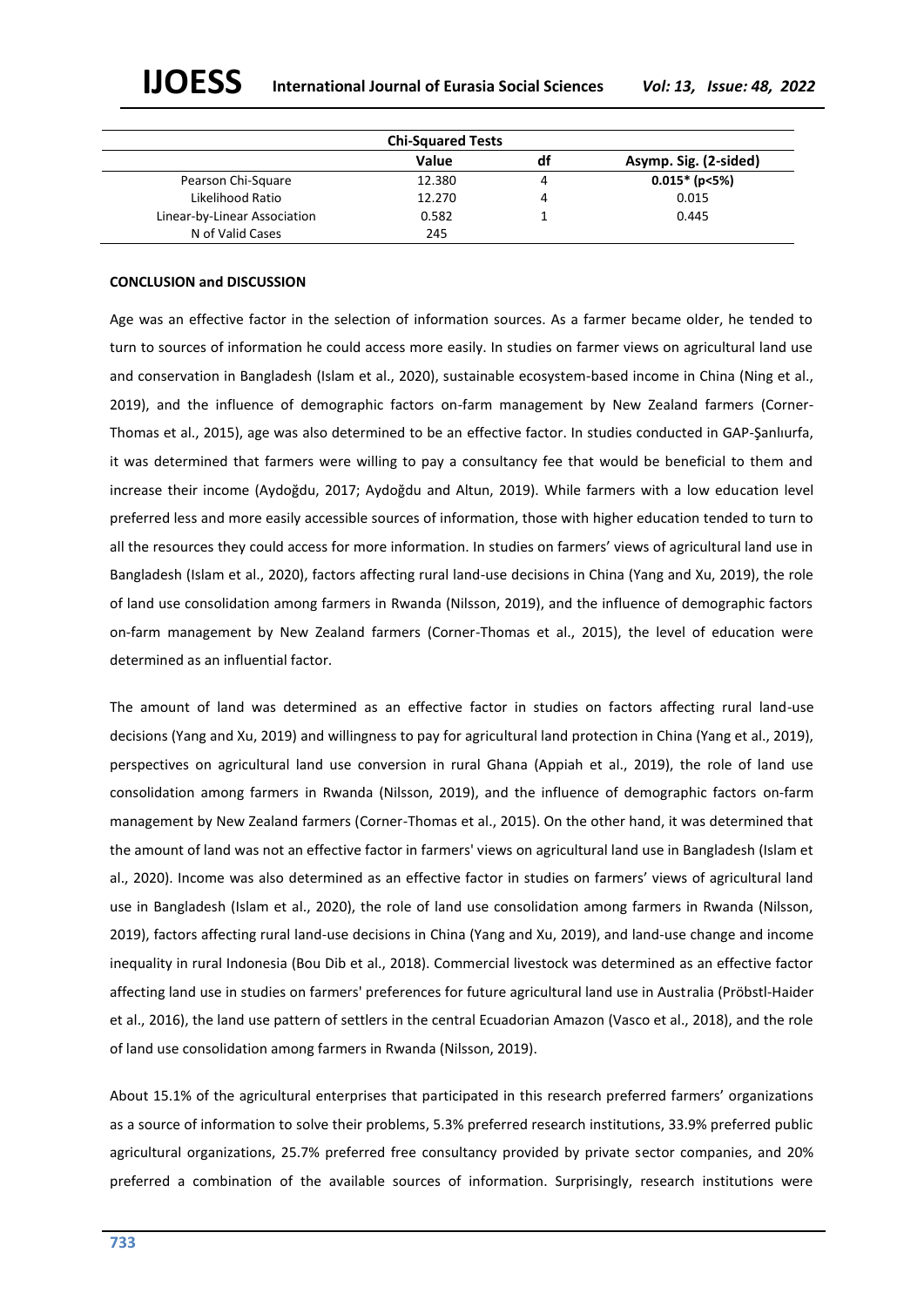preferred as an information source by few farmers, although such institutions can be said to have the most reliable information. During the field researches, the agricultural enterprises were asked the reasons for this, and the answers were that it was difficult to reach these institutions, and the information received was complex and difficult to apply in field conditions due to its technical intensity. In other words, the information provided by research institutions is mostly scientifically based and not suited to the farmers' education levels. Another remarkable result is that 56.7% of the participants were members of a farmers' organization, while only 15.1% of them benefited from such organizations. This result shows that farmers' organizations are not efficient enough. The public agricultural organizations were preferred as the most informative source by 33.9% of the farmers. This might be associated with the benefits from public agricultural supports. In other words, agricultural enterprises apply to public agricultural organizations for public support rather than to get help for their agricultural problems. Although free consultancy was considered an important source of information by 25.7% of agricultural enterprises, the information is mostly made available by companies to sell fertilizers and pesticides. This might lead to farmers using an overdose of the chemicals. While this situation could result in an increase in production and income in the short term, it may cause deterioration of agricultural lands in the medium and long term.

Sustainable use of agricultural land is necessary for reasons such as improving the welfare of rural areas, employment, economic and social development, equality and fairness in the use of natural resources, as well as ensuring the food security of nations. Although agricultural land use problems arise for many reasons, the lack of accurate, applicable, timely, and adequate information needs in agricultural production is the most important reason. As a natural consequence of these problems, structural deterioration occurs in agricultural lands, leading to production and income losses. The welfare of farmers is adversely affected as income losses increase. Consequently, the farmers might abandon agriculture and migrate to cities or seek ways to earn more income by giving agricultural land for rent-based use. Both are undesirable and negatively affect social welfare.

#### **RECOMMENDATIONS**

The first condition of ensuring the sustainability of agricultural lands is to increase the income of agricultural enterprises and, thus, the welfare of rural areas by meeting the information needs of agricultural enterprises in a timely and practical manner. Public institutions, the private sector, and agricultural enterprises have responsibilities in increasing the sustainability and productivity of agricultural lands. It is crucial to expand agricultural extension and education activities under public control and develop methods applicable to agricultural enterprises conditions. About 39% of the participants showed a willingness to pay for sustainable agricultural land use to boost their income. This is an important percentage for the research area and it can be used for co-financing (sharing of finance by public and agricultural enterprises) in studies to increase the efficiency of agricultural land use. The results obtained from this research will make a positive contribute to the literature and provide useful data and results for agricultural policymakers and decision-makers. Further research on this subject in other regions of Turkey where the amount of agricultural land is considered important will contribute positively to the literature.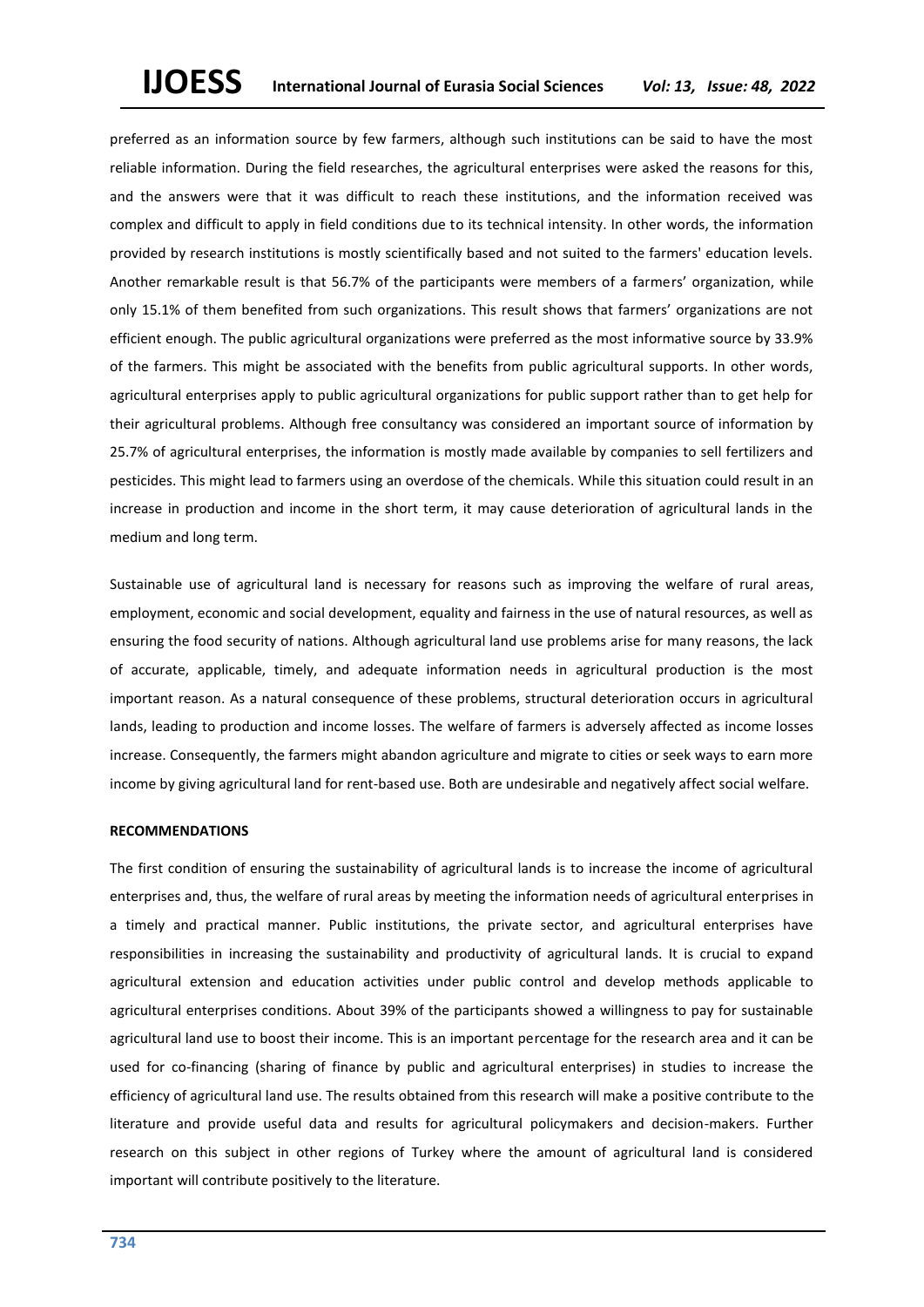#### **ETHICAL TEXT**

In this article, the journal writing rules, publication principles, research and publication ethics, and journal ethical rules were followed. The responsibility belongs to the author for any violations that may arise regarding the article.

**Author(s) Contribution Rate:** Author contribution rate is %100

#### **REFERENCES**

- Acharya, A. S., Prakash, A., Saxena, P., & Nigam, A. (2013). Sampling: Why and how of it. *Indian Journal of Medical Specialties*, 4(2), 330-333. https://doi.org/10.7713/ijms.2013.0032
- Akgün, A. A., & Papatya, N. (2018). Televizyon reklam mesajlarında kullanılan görsel estetik unsurlar: Televizyonda yayınlanan otomobil reklamları üzerine bir uygulama. *Süleyman Demirel Üniversitesi İktisadi ve İdari Bilimler Fakültesi Dergis*i, 23(2), 509–534.
- Alexander, P., Rounsevell, M. D. A., Dislich, C., Dodson, J. R., Engström, K., & Moran, D. (2015). Drivers for global agricultural land use change: The nexus of diet, population, yield and bioenergy. *Global Environmental Change*, 35, 138–147. https://doi.org/10.1016/j.gloenvcha.2015.08.011
- Appiah, D. O., Asante, F., & Nketiah, B. (2019). Perspectives on agricultural land use conversion and food security in rural Ghana (version 1, original). *Sci*, 1(1), 14. https://doi.org/10.3390/sci1010014.v1
- Ataseven, Y. (2016). Türkiye'de tarımsal destekleme politikaları: Genel bakış ve güncel değerlendirmeler. *Türkiye Ziraat Odaları Birliği Çiftçi ve Köy Dünyası Dergisi,* 375, 54–59.
- Aydoğdu, M. H. (2017). Evaluation of farmers' willingness to pay for agricultural extension services in GAP-Harran Plain, Turkey. *Journal of Agricultural Science and Technology*, 19(4), 785–796.
- Aydoğdu, M. H., & Altun, M. (2019). Mısır ekimi yapan çiftçilerin tarımsal yayım ve danışmanlık hizmetleri için ödemeye yönelik tutumları: Şanlıurfa örneklemesi. *Al Farabi Uluslararası Sosyal Bilimler Dergisi*, 3(2), 109–115.
- Aydoğdu, M. H., Aydoğdu, İ., & Cevheri, C. A. (2020). Analysis of factors affecting the production of forage crops of farmers: GAP-Şanlıurfa sampling of Turkey. In H. Babacan & Y. A. Unvan (Eds.), *Academic studies in economics and administrative sciences* (pp. 142–154). Ivpe Cetinje.
- Aydoğdu, M. H., Cançelik, M., Sevinç, M. R., Çullu, M. A., Yenigün, K., Küçük, N., Karlı, B., Ökten, Ş., Beyazgül, U., Doğan, H. P., Şahin, Z., Mutlu, N., Kaya, C., Yenikale, A., & Yenikale, A. (2021). Is Drought caused by fate? Analysis of farmers' perception and its influencing factors in the irrigation areas of GAP-Şanlıurfa, Turkey. *Water*, 13(18), 2519. https://doi.org/10.3390/w13182519
- Aydoğdu, M. H., & Küçük, N. (2018). General analysis of recent changes in red meat consumption in Turkey. *IOSR Journal of Economics and Finance (IOSR-JEF)*, 9(6–IV), 1–8. https://doi.org/10.9790/5933- 0906040108
- Aydoğdu, M. H., Sevinç, M. R., & Cançelik, M. (2021). Determination of farmers' willingness to pay for drought adaptation policies in Şanlıurfa, Turkey. *Weather, Climate and Society,* 13(3), 677–686. https://doi.org/10.1175/WCAS-D-20-0163.1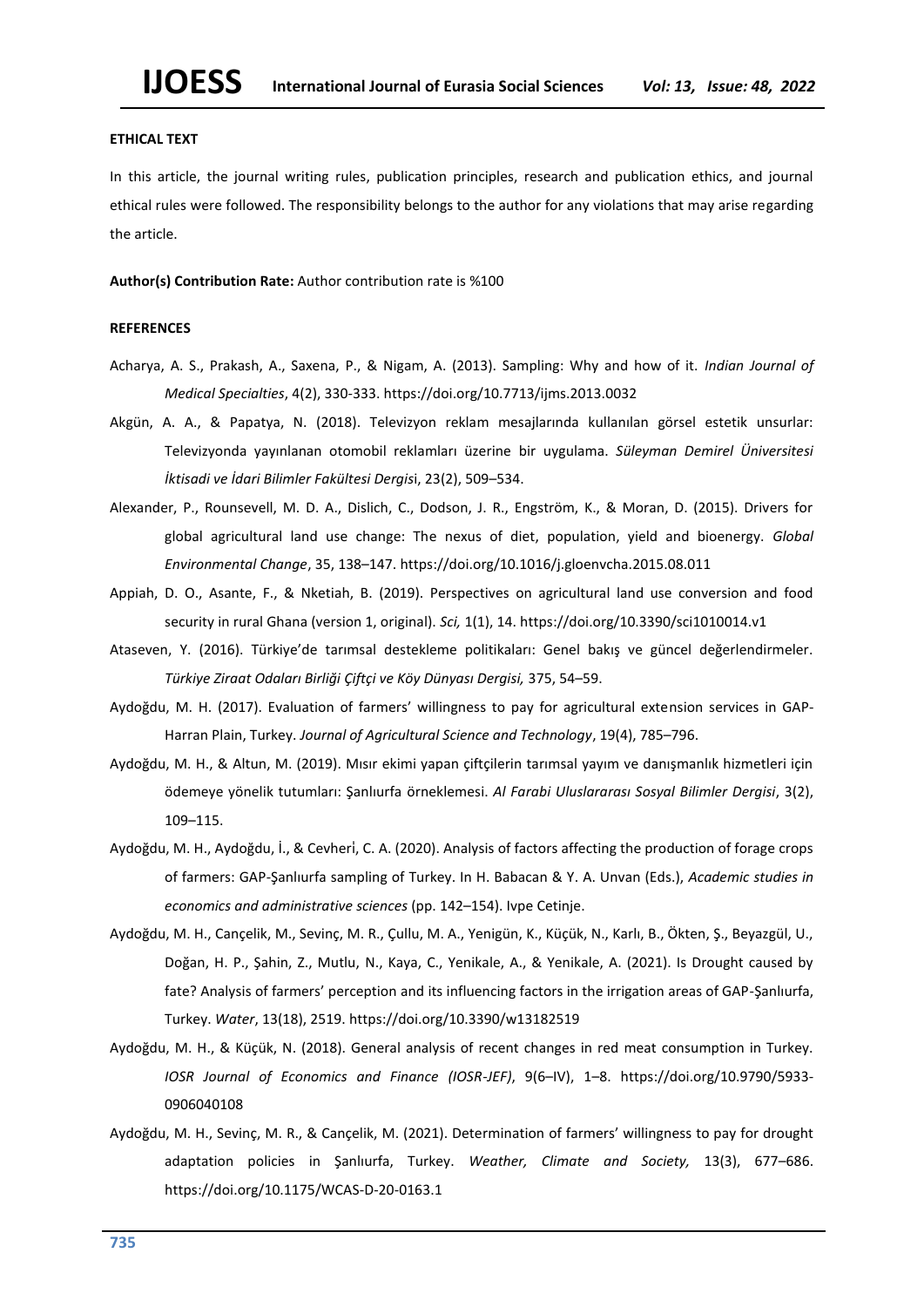- Aydoğdu, M. H., Sevinç, M. R., Cançelik, M., Doğan, H. P., & Şahin, Z. (2020). Determination of farmers' willingness to pay for sustainable agricultural land use in the GAP-Harran Plain of Turkey. *Land*, 9(8), 261. https://doi.org/10.3390/land9080261
- Aydogdu, M. H., & Yenigün, K. (2016). Farmers' risk perception towards climate change: A case of the GAP- ¸Sanlıurfa region, Turkey. *Sustainability*, 8, 806. https://doi.org/10.3390/su8080806
- Bou Dib, J., Alamsyah, Z., & Qaim, M. (2018). Land-use change and income inequality in rural Indonesia. *Forest Policy and Economics*, 94, 55–66. https://doi.org/10.1016/j.forpol.2018.06.010
- Bousbaine, A., Akkari, C., & Bryant, C. (2017). What can agricultural land use planning contribute to food production and food policy? *International Journal of Avian & Wildlife Biology*, 2(1), 13–20. https://doi.org/10.15406/ijawb.2017.02.00009
- Boyles, J. G., Cryan, P. M., McCracken, G. F., & Kunz, T. H. (2011). Economic importance of bats in agriculture. *Science*, 332(6025), 41–42. https://doi.org/10.1126/science.1201366
- Çalmaşur, G., & Kılıç, A. (2018). Türkiye'de hanehalkı tüketim harcamalarının analizi. *Erzurum Teknik Üniversitesi Sosyal Bilimler Enstitüsü Dergisi,* 3(5), 61–73.
- Central Bank of The Turkish Republic. (2021). Average exchange rate. https://www.tcmb.gov.tr/wps/wcm /connect/EN/TCMB+EN/Main+Menu/Statistics/Exchange+Rates/Indicative+Exchange+Rates
- Corner-Thomas, R. A., Kenyon, P. R., Morris, S. T., Ridler, A. L., Hickson, R. E., Greer, A. W., Logan, C. M., & Blair, H. T. (2015). Influence of demographic factors on the use of farm management tools by New Zealand farmers. *New Zealand Journal of Agricultural Research,* 58(4), 412–422. https://doi.org/10.1080/00288233.2015.1063513
- Doğan, H. P., Aydoğdu, M. H., Sevinç, M. R., & Cançelik, M. (2020). Farmers' willingness to pay for services to ensure sustainable agricultural income in the GAP-Harran Plain, Şanlıurfa, Turkey. *Agriculture*, 10(5), 152. https://doi.org/10.3390/agriculture10050152
- Elliott, A., & Woodward, W. A. (2006). *Statistical analysis quick reference guidebook: With SPSS examples*. Sage Publications, Inc.
- Elmastaş, N. (2008). Kahta Çayı Havzası'nda arazi kullanımı. *Coğrafi Bilimler Dergisi*, 6(2), 159–190.
- FAO (2021). Land use statistics and indicators Global, regional and country trends 1990–2019. FAOSTAT Analytical Brief 28. The Food and Agriculture Organization (FAO). https://www.fao.org/3/cb6033en/cb6033en.pdf

Field, A. (2013). *Discovering statistics using SPSS*. Sage Publications, Inc

GAP. (2019). Şanlıurfa il profili. http://www.gap.gov.tr/upload/dosyalar/pdfler/icerik/IL\_profilleri/SANLIURFA

- GAP. (2020). What's GAP. http://www.gap.gov.tr/en/
- Gibbs, H. K., Ruesch, A. S., Achard, F., Clayton, M. K., Holmgren, P., Ramankutty, N., & Foley, J. A. (2010). Tropical forests were the primary sources of new agricultural land in the 1980s and 1990s. *Proceedings of the National Academy of Sciences,* 107(38), 16732–16737. https://doi.org/10.1073/pnas.0910275107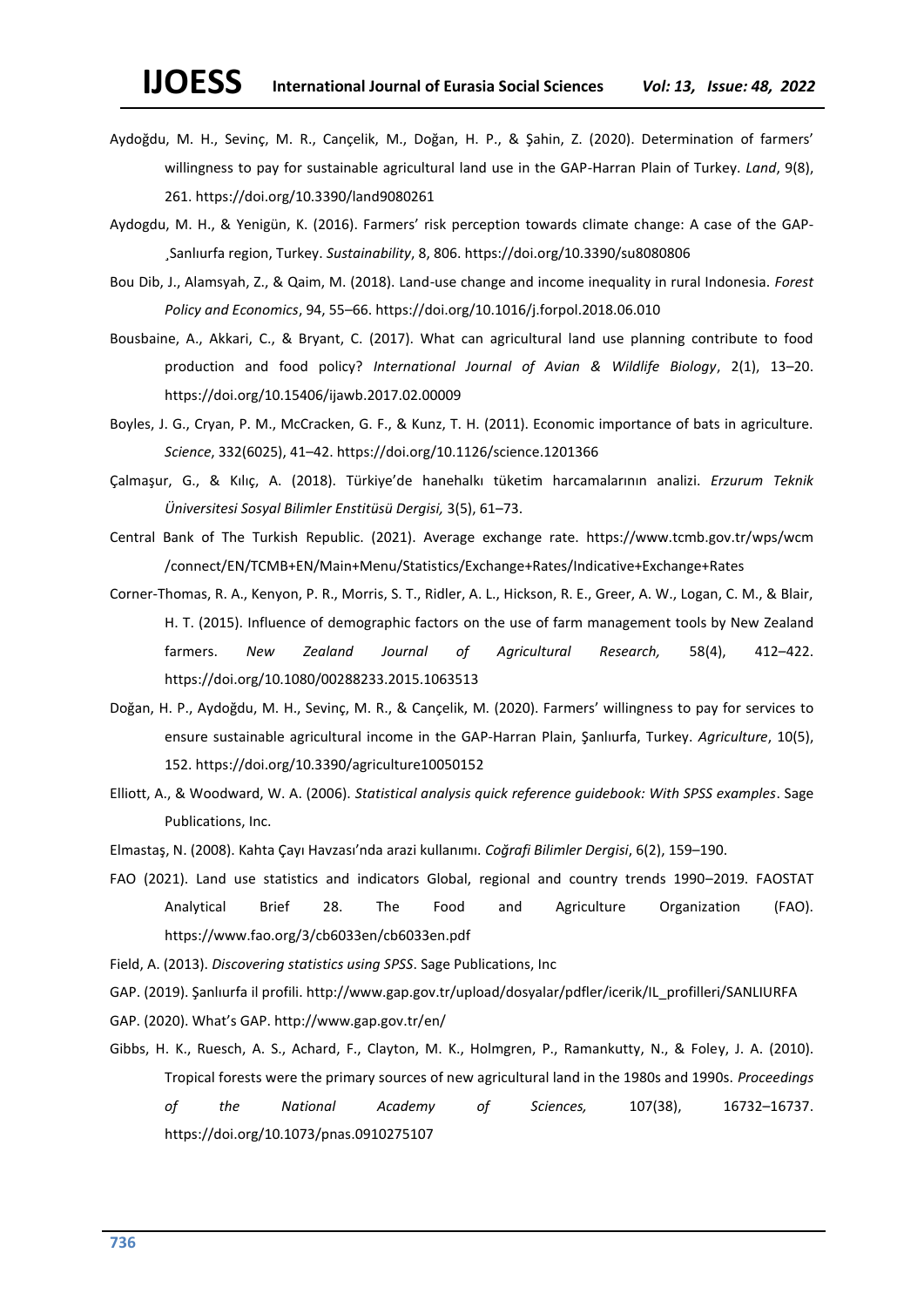- Islam, Md. M., Jannat, A., Dhar, A. R., & Ahamed, T. (2020). Factors determining conversion of agricultural land use in Bangladesh: Farmers' perceptions and perspectives of climate change. *GeoJournal,* 85(2), 343– 362. https://doi.org/10.1007/s10708-018-09966-w
- Jones, A. D., & Ejeta, G. (2016). A new global agenda for nutrition and health: The importance of agriculture and food systems. *Bulletin of the World Health Organization*, 94(3), 228–229. https://doi.org/10.2471/BLT.15.164509
- Karagöz, Y. (2019). *SPSS 23 ve AMOS 23 uygulamalı istatistiksel analizler (3rd ed.).* Nobel Kitabevi.
- Law of the Republic of Turkey. (2005). Soil Conservation and Land Use Law. https://www.mevzuat.gov.tr/MevzuatMetin/1.5.5403.pdf
- Licker, R., Johnston, M., Foley, J. A., Barford, C., Kucharik, C. J., Monfreda, C., & Ramankutty, N. (2010). Mind the gap: How do climate and agricultural management explain the 'yield gap' of croplands around the world? *Global Ecology and Biogeography,* 19(6), 769–782. https://doi.org/10.1111/j.1466- 8238.2010.00563.x
- Lorcu, F. (2015). *Örneklerle veri analizi SPSS uygulamalı (1st ed.)*. Detay.
- Meyfroidt, P., Lambin, E. F., Erb, K.-H., & Hertel, T. W. (2013). Globalization of land use: Distant drivers of land change and geographic displacement of land use. *Current Opinion in Environmental Sustainability,* 5(5), 438–444. https://doi.org/10.1016/j.cosust.2013.04.003
- Nilsson, P. (2019). The Role of Land Use Consolidation in improving crop yields among farm households in Rwanda. *The Journal of Development Studies,* 55(8), 1726–1740. https://doi.org/10.1080/00220388.2018.1520217
- Ning, J., Jin, J., Kuang, F., Wan, X., Zhang, C., & Guan, T. (2019). The valuation of grassland ecosystem services in Inner Mongolia of China and its spatial differences. *Sustainability*, 11(24), 7117. https://doi.org/10.3390/su11247117
- Pröbstl-Haider, U., Mostegl, N. M., Kelemen-Finan, J., Haider, W., Formayer, H., Kantelhardt, J., Moser, T., Kapfer, M., & Trenholm, R. (2016). Farmers' preferences for future agricultural land use under the consideration of climate change. *Environmental Management,* 58(3), 446–464. https://doi.org/10.1007/s00267-016-0720-4
- Sevinç, G., Aydoğdu, M. H., Cançelik, M., & Sevinç, M. R. (2019). Farmers' attitudes toward public support policy for sustainable agriculture in GAP-Şanlıurfa, Turkey. *Sustainability,* 11(23), 6617. https://doi.org/10.3390/su11236617
- Sikor, T., Auld, G., Bebbington, A. J., Benjaminsen, T. A., Gentry, B. S., Hunsberger, C., Izac, A.-M., Margulis, M. E., Plieninger, T., Schroeder, H., & Upton, C. (2013). Global land governance: From territory to flow? *Current Opinion in Environmental Sustainability,* 5(5), 522–527. https://doi.org/10.1016/j.cosust.2013.06.006
- Strassburg, B. B. N., Latawiec, A. E., Barioni, L. G., Nobre, C. A., da Silva, V. P., Valentim, J. F., Vianna, M., & Assad, E. D. (2014). When enough should be enough: Improving the use of current agricultural lands could meet production demands and spare natural habitats in Brazil. *Global Environmental Change*, 28, 84–97. https://doi.org/10.1016/j.gloenvcha.2014.06.001